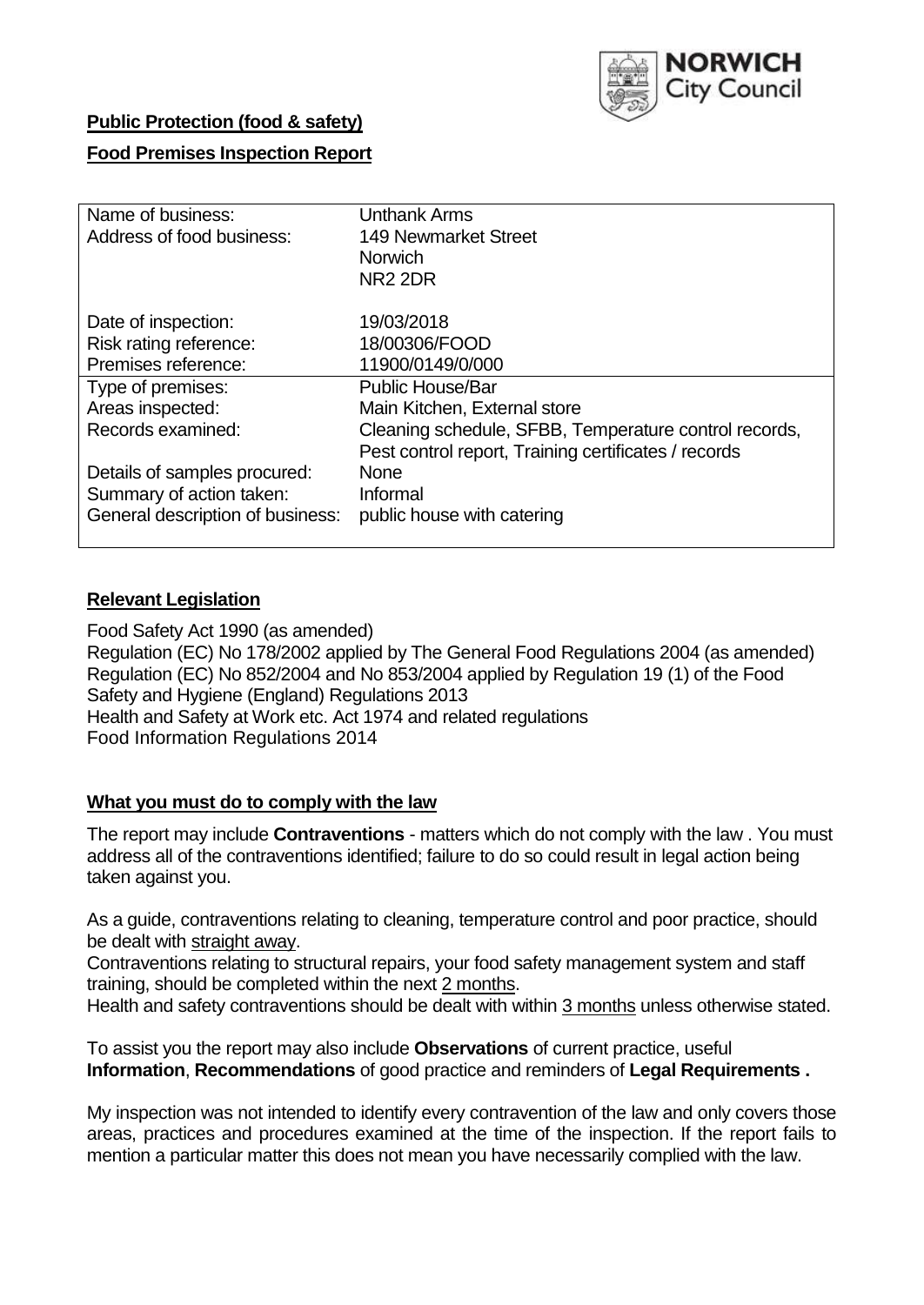# **FOOD SAFETY**

## **How we calculate your Food Hygiene Rating:**

The food safety section has been divided into the three areas which you are scored against for the hygiene rating: 1. food hygiene and safety procedures, 2. structural requirements and 3. confidence in management/control procedures. Each section begins with a summary of what was observed and the score you have been given. Details of how these scores combine to produce your overall food hygiene rating are shown in the table.

| <b>Compliance Area</b>                     |          |           |           | <b>You Score</b> |                |    |           |    |                 |  |  |
|--------------------------------------------|----------|-----------|-----------|------------------|----------------|----|-----------|----|-----------------|--|--|
| Food Hygiene and Safety                    |          |           |           | $\overline{0}$   | 5              | 10 | 15        | 20 | 25              |  |  |
| <b>Structure and Cleaning</b>              |          |           |           | $\Omega$         | 5              | 10 | 15        | 20 | 25              |  |  |
| Confidence in management & control systems |          |           |           | $\Omega$         | 5.             | 10 | 15        | 20 | 30 <sub>1</sub> |  |  |
|                                            |          |           |           |                  |                |    |           |    |                 |  |  |
| <b>Your Total score</b>                    | $0 - 15$ | <b>20</b> | $25 - 30$ |                  | $35 - 40$      |    | $45 - 50$ |    | > 50            |  |  |
| Your Worst score                           | 5        | 10        | 10        |                  | 15             |    | 20        |    | $\blacksquare$  |  |  |
|                                            |          |           |           |                  |                |    |           |    |                 |  |  |
| <b>Your Rating is</b>                      | 5        |           |           | 3                | $\overline{2}$ |    |           |    | $\Omega$        |  |  |

Your Food Hygiene Rating is 4 - a good standard

# **1. Food Hygiene and Safety**

Food hygiene standards are high. You demonstrated a very good standard of compliance with legal requirements. You have safe food handling practices and procedures and all the necessary control measures to prevent cross-contamination are in place. Some minor contraventions require your attention. **(Score 5)**

000040

## Contamination risks

**Contravention** The following exposed food to the general risk of cross-contamination with bacteria or allergens::

- raw foods i.e cod was being stored next to ready-to-eat foods i.e cooked rice in fridge numbered 1.
- rice was being stored for more than one day i.e 4 days. When you have chilled down rice keep it in the fridge until it is used and use within one day

**Legal requirement** At all stages of production, processing and distribution, food must be protected from any contamination likely to render it unfit for human consumption, injurious to health or contaminated in such a way that it would be unreasonable to expect it to be consumed in that state.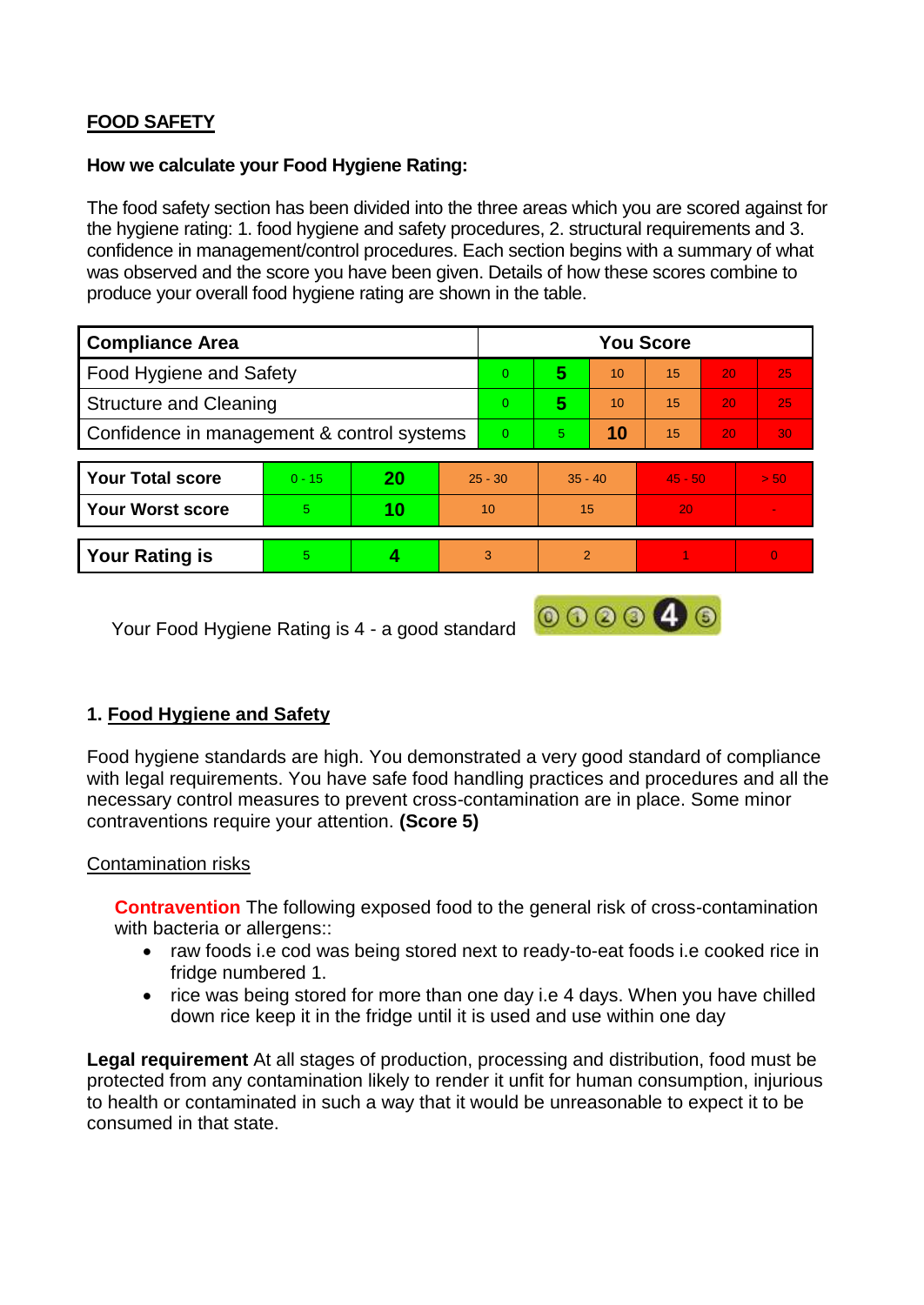## Personal Hygiene

**Contravention** The following are examples of poor personal hygiene or where it was made difficult for food handlers to maintain sufficiently high standards of personal cleanliness:

• a food handler was seen wearing a watch. Staff should not wear jewellery/watches that could present a risk of contamination

## Temperature Control

**Information** An amount of cooked meat was being defrosted at room temperature in a manner that caused concern. You must have a method for defrosting meat so that food safety is maintained. This method must be covered by your food safety management review. Safe methods can include defrosting in a designated fridge.

### Unfit food

Food that conforms to food safety requirements

**Observation** prepared foods were being stored for 4 days

**Recommendation** You should have a system to identify when open or prepared foods need to be used by or discarded, to ensure the food is fit for consumption. I recommend you apply labels which give a day or date that is 2 days after the day of production e.g. if food is opened on Monday it should be used by the end of Wednesday

### Poor Practices

**Observation** The following matters represented poor practice and if allowed to continue may cause food to become contaminated or lead to its deterioration

- storing food above load line in freezer no.2 ie stuffing
- a little Gem lettuce was seen beyond its 'best before' date of 17/3 (See photo below)
- 2 little Gem lettuce were seen beyond the 'best before' date of18/3 (see photo below)
- food handler was seen using the lid to open the pedal bin and then not washing his hands.Use the pedal provided to open the bin

**Guidance** It is an offence to sell food which is not of the nature, substance or quality demanded by the consumer. Food sold passed it's 'best before' date could be of a reduced quality so you must check it is OK before you sell it.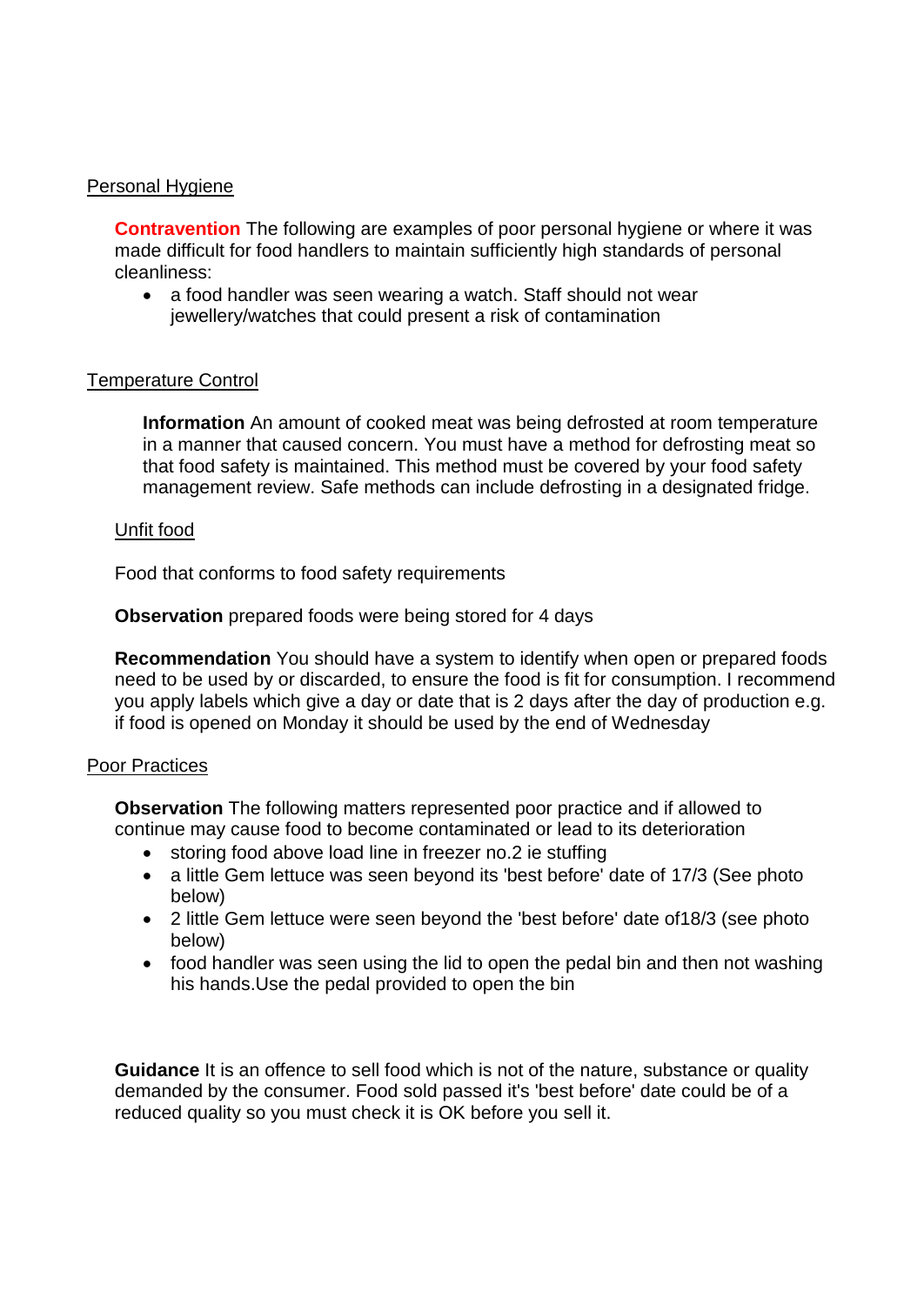# **2. Structure and Cleaning**

The structure facilities and standard of cleaning and maintenance are all of a good standard and only minor repairs and/or improvements are required. Pest control and waste disposal provisions are adequate. The minor contraventions require your attention. **(Score 5)**

# Cleaning of Equipment and Food Contact Surfaces

**Contravention** The following surfaces and equipment in contact with food were dirty and/or could not be cleaned and require cleaning or discarding:

- the tins of pitted cherries
- the containers storing dried goods on the racks in the storeroom
- the ridges which hold the shelves in the fridge numbered 5
- the handle to the microwave in the dessert area
- the light switches
- the controls to the heating and lights
- the handles to the dessert freezer
- the interior ceiling to the microwave in the microwave station
- underneath the towel dispensers

## Cleaning Chemicals / Materials / Equipment and Methods

**Observation** I was pleased to see that the premises was kept clean and that your cleaning materials, methods and equipment were able to minimise the spread of harmful bacteria between surfaces.

### **Maintenance**

**Contravention** The following items had not been suitably maintained and must be repaired or replaced:

- the handle was missing to fridge numbered 5
- the seals to fridge numbered 5 were split

## Facilities and Structural provision

**Observation** I was pleased to see the premises had been well maintained and that adequate facilities had been provided.